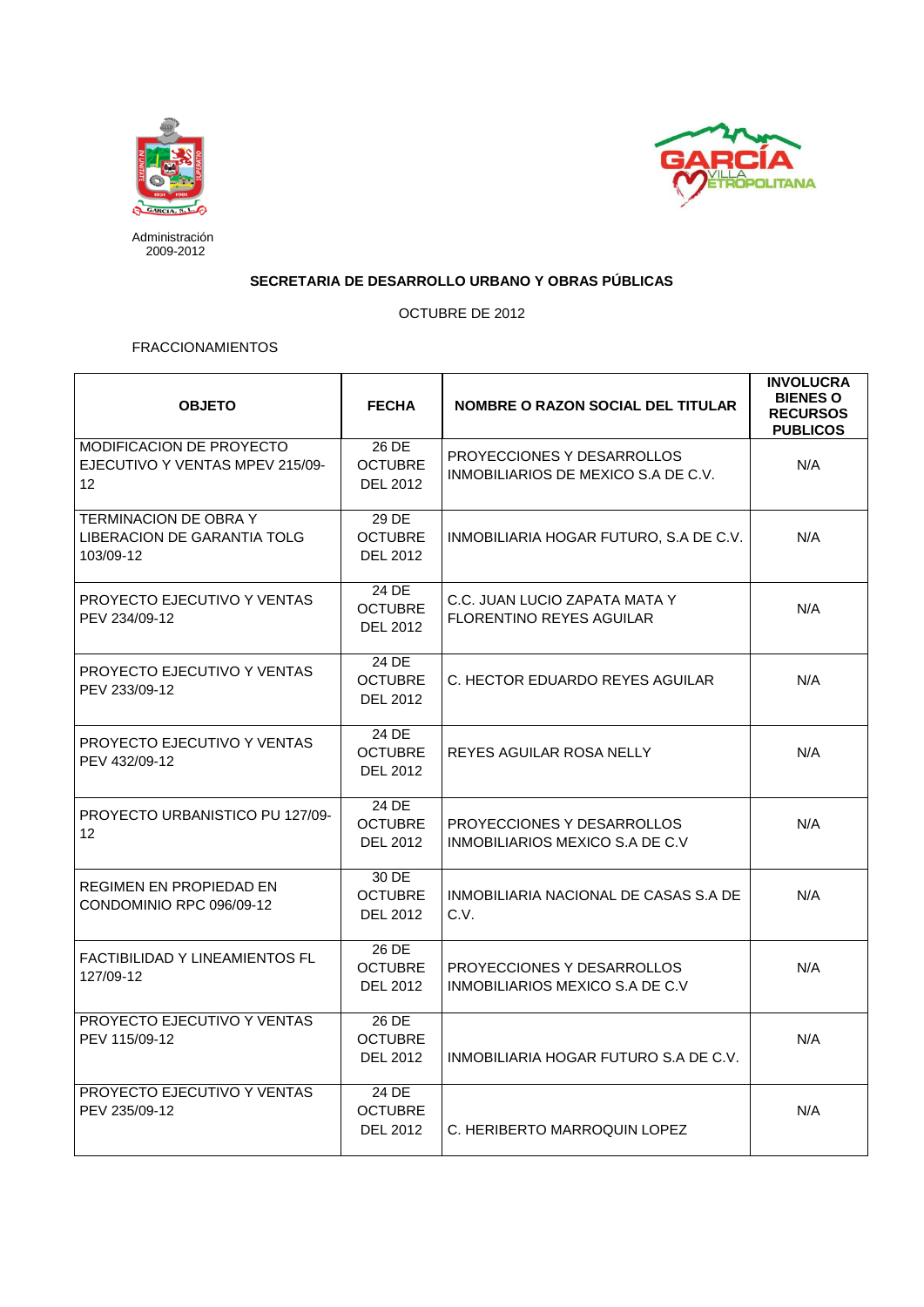| PROYECTO EJECUTIVO Y VENTAS<br>PEV 231/09-12                                      | 24 DE<br><b>OCTUBRE</b><br><b>DEL 2012</b>   | C. DOMINGO JARAMILLO CAZARES               | N/A |
|-----------------------------------------------------------------------------------|----------------------------------------------|--------------------------------------------|-----|
| PROYECTO EJECUTIVO Y VENTAS<br>PEV 230/09-12                                      | 24 DE<br><b>OCTUBRE</b><br><b>DEL 2012</b>   | C. RAMON GONZALEZ MARTINEZ                 | N/A |
| PROYECTO URBANISTICO PU 410/09-<br>12                                             | 22 DE<br><b>OCTUBRE</b><br><b>DEL 2012</b>   | C. HOMERO CAMARILLO QUIROZ                 | N/A |
| <b>MODIFICACION FACTIBILIDAD Y</b><br>LINEAMIENTOS MFL 410/09-12                  | 19 DE<br><b>OCTUBRE</b><br><b>DEL 2012</b>   | C. HOMERO CAMARILLO QUIROZ                 | N/A |
| PROYECTO URBANISTICO PU 407/09-<br>12                                             | 19 DE<br><b>OCTUBRE</b><br>DEL 2012          | C. BALDOMERO MARTINEZ SANCHEZ              | N/A |
| MODIFICACION FACTIBILIDAD Y<br>LINEAMIENTOS MFL 407/09-12                         | 18 DE<br><b>OCTUBRE</b><br><b>DEL 2012</b>   | C. BALDOMERO MARTINEZ SANCHEZ              | N/A |
| <b>TERMINACION DE OBRAS Y</b><br><b>LIBERACION DE GARANTIAS TOLG</b><br>081/09-12 | 17 DE<br><b>OCTUBRE</b><br><b>DEL 2012</b>   | MAPLE URBANIZADORA S.A. DE C.V.            | N/A |
| <b>TERMINACION DE OBRAS Y</b><br>LIBERACION DE GARANTIAS TOLG<br>077/09-12        | 18 DE<br><b>OCTUBRE</b><br><b>DEL 2012</b>   | MAPLE URBANIZADORA S.A. DE C.V.            | N/A |
| TERMINACION DE OBRAS Y<br>LIBERACION DE GARANTIAS TOLG<br>077/09-12               | 17 DE<br><b>OCTUBRE</b><br><b>DEL 2012</b>   | MAPLE URBANIZADORA S.A. DE C.V.            | N/A |
| PROYECTO VENTAS PV 092/09-12                                                      | 15 DE<br><b>OCTUBRE</b><br>DEL 2012          | CASAS JAVER, S.A DE C.V.                   | N/A |
| PROYECTO EJECUTIVO PE 092/09-12                                                   | $12$ DE<br><b>OCTUBRE</b><br><b>DEL 2012</b> | CASAS JAVER, S.A DE C.V.                   | N/A |
| PROYECTO URBANISTICO PU 122/09-<br>12                                             | 12 DE<br><b>OCTUBRE</b><br><b>DEL 2012</b>   | INMOBILIARIA HOGAR FUTURO, S.A. DE<br>C.V. | N/A |
| FACTIBILIDAD Y LINEAMIENTOS FL<br>122/09-12                                       | 12 DE<br><b>OCTUBRE</b><br><b>DEL 2012</b>   | INMOBILIARIA HOGAR FUTURO, S.A. DE<br>C.V. | N/A |
| PROYECTO EJECUTIVO Y VENTAS<br>PEV 413/09-12                                      | 12 DE<br><b>OCTUBRE</b><br><b>DEL 2012</b>   | ALTTA HOMES NORTE S. DE R.L. DE C.V.       | N/A |
| PROYECTO VENTAS PV 211/09-12                                                      | 08 DE<br><b>OCTUBRE</b><br>DEL 2012          | INMOBILIARIA ESJAR S.A DE C.V.             | N/A |